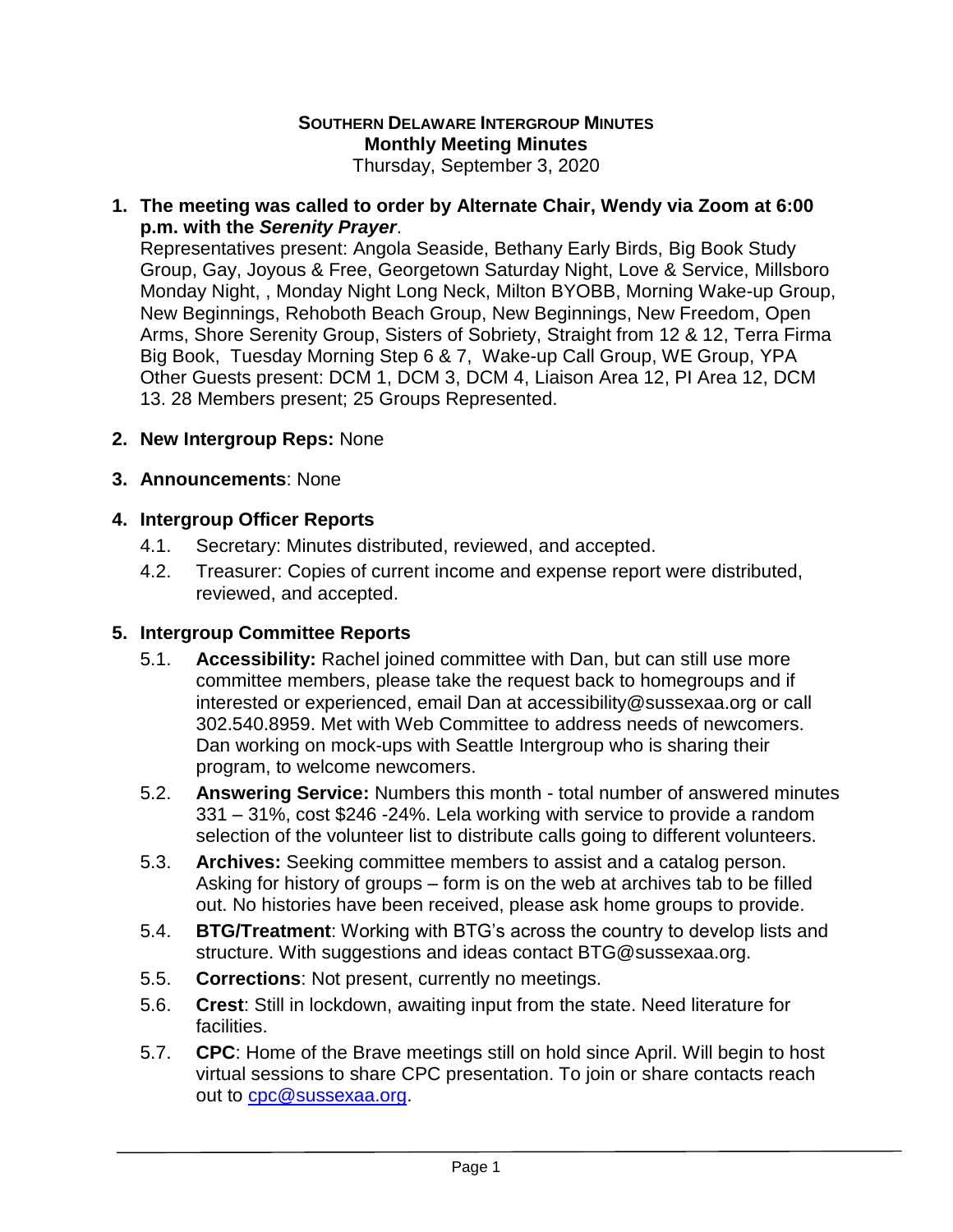- 5.8. **Liaison Area 12**: Rachel, who is also Accessibilities Chair, offering resources to Districts to make AA accessible for all. Working to provide solutions to remove obstacles for each specific home group. Reaching out to newcomers to find out needs and develop a homegroup checklist to provide accessibility for that location (i.e.: wheelchair access, restrooms, parking, etc.) Contact [accessibility@sussexaa.org.](mailto:accessibility@sussexaa.org)
- 5.9. **Literature**: Leslie looking at sample literature sites with are simple to use and user friendly, should be ready to launch soon. Funds just placed in literature so have availability. If in need of literature contact Leslie with all requests at [literature@sussexaa.org.](mailto:literature@sussexaa.org)
- 5.10. **PI**: Not present.
- 5.11. **Special Events**: Not present.
- 5.12. **Website/Where & When**: Website report attached.

# **6. District / Delegate Reports**

- 6.1. **District 1**: Zoom meetings 3rd Monday 6pm…listed on sussexaa.org for current info. Meetings have had good attendance and will continue.
- 6.2. **District 2**: Zoom meeting on 1<sup>st</sup> Wednesday of the month. Officer elections this October. Seeking officers. Register for assembly on sussexaa.org.
- 6.3. **District 3**: Next zoom meeting 9/1 7pm. Seeking an Alternate DCM and District Secretary.
- 6.4. **District 13**: Not present
- 6.5. **Delegate**: Not present.
- **7. Old Business**: None
- **8. New Business**: None
- **9. Close**: Meeting Adjourned at 6:50 p.m. with recital of *Responsibility Declaration*

Next Scheduled Meeting: **Thursday, October 1, 2020 at 6 p.m.**

Minutes respectfully submitted by Linda H. SDI Secretary

Southern Delaware Intergroup of Alcoholics Anonymous P. O. Box 1080, Millsboro, DE 19966 www.sussexaa.org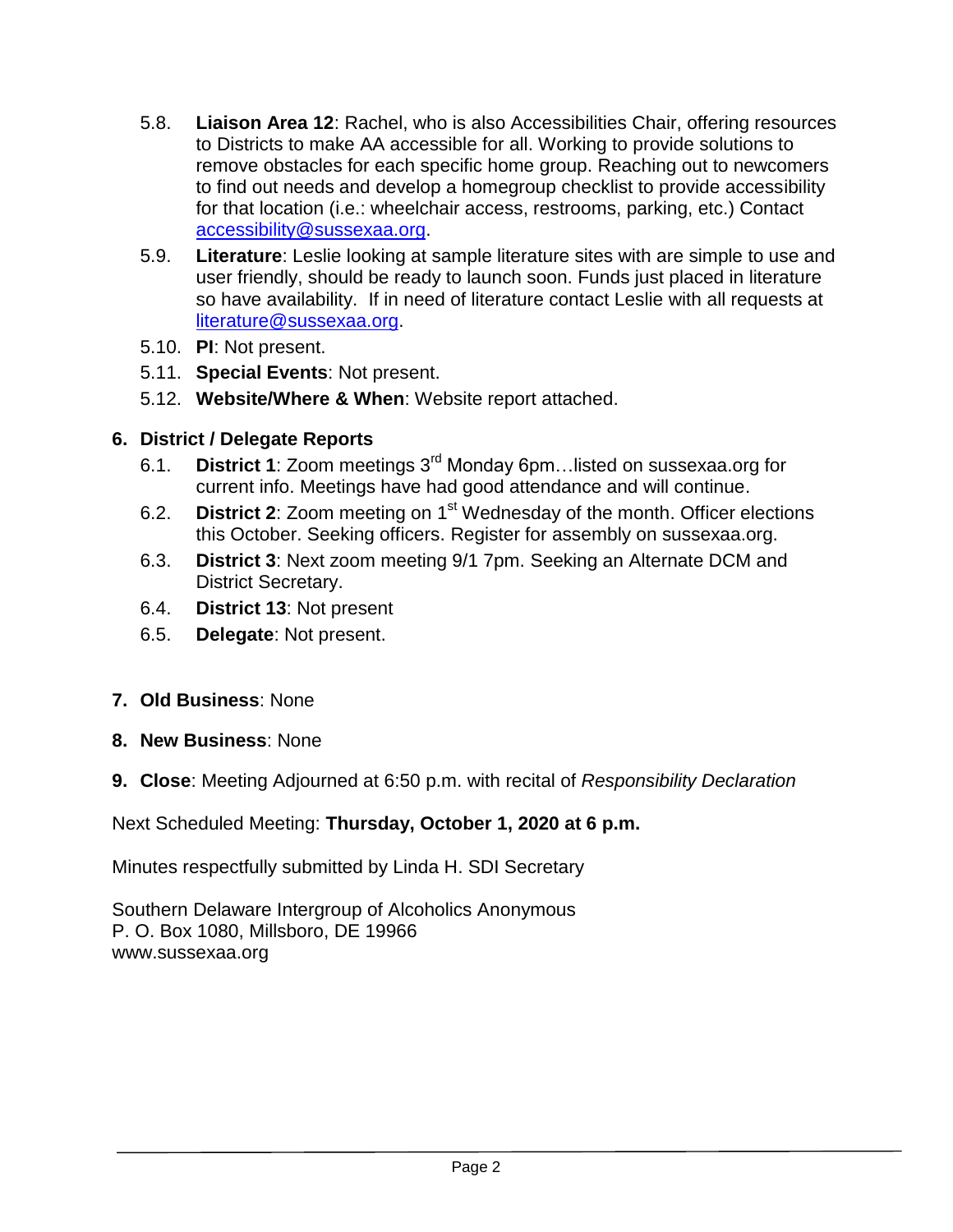#### **Southern Delaware Intergroup (SDI) of Alcoholics Anonymous Website/Tech/Where & When Committee Report (09-03-20)**

# **1. Statistics.**

| <b>Month (2020)</b> | <b>Unique</b><br><b>Visitors</b> | # of<br><b>Visits</b> | <b>Pages</b> | <b>Hits</b> |
|---------------------|----------------------------------|-----------------------|--------------|-------------|
| August              | 2,955                            | 8,059                 | 68,167       | 178,887     |
| July                | 2,967                            | 7,875                 | 68,830       | 173,273     |
| June                | 2,761                            | 7,250                 | 70,647       | 153,149     |
| May                 | 2,730                            | 7,676                 | 59,291       | 155,391     |
| April               | 2,260                            | 7,337                 | 72,395       | 177,551     |
| March               | 2,586                            | 6,507                 | 72,669       | 149,034     |

- 2. **Meetings.** There are **136 meetings** in the database. Several meetings moved from online to indoor. Four online meetings discontinued.
	- There are four (4) status categories of meetings.
		- 1. **Online**. There are **47 published online meetings**. These meetings are all marked with a **green online meeting** tag with clickable meeting links and phone numbers. These meetings can be easily found with a link provided on the meeting page, as well as in the menu bar.
		- 2. **Outdoor**. There are **nine** (**9) published outdoor meetings**. These meetings all have the tag /outside after the name. These meetings can be easily found with a link provided on the meeting page, as well as in the menu bar.
		- 3. **Suspended.** There are a total of **40 meetings that have been marked temporarily suspended**. These meetings all have SUSPENDED with the prefix in the name and are marked with a **red temporary closure** tag with the color is faded out.
		- 4. **Indoor/Unknown.** The remaining 40 meetings may be meeting indoors. We were notified that 11 meetings are requiring facemasks (nose and mouth), and are practicing social distancing. There no longer is a tag with "indoor" in the title.
	- All our meetings are synced with the GSO A.A. Meeting Guide app, though the group and locations notes are not visible.
- 3. **Email**. Support@sussexaa.org **fielded 133 emails in August**. The bulk of emails were about changes to meetings (new online info, meetings going outdoors or indoors, updating passwords, etc.).
- **4. Website**.
	- **BTG**. Changed the description of the committee from "Bridging the Gap (BTG)/Treatment connects alcoholics transitioning out of treatment facilities with A.A. members who bring them to their first A.A. meeting outside the institution. This essential Twelfth Step service helps connect sober members of Alcoholics Anonymous with people in treatment facilities who are interested in going to an A.A. meeting upon their release. A.A. experience suggests that attending